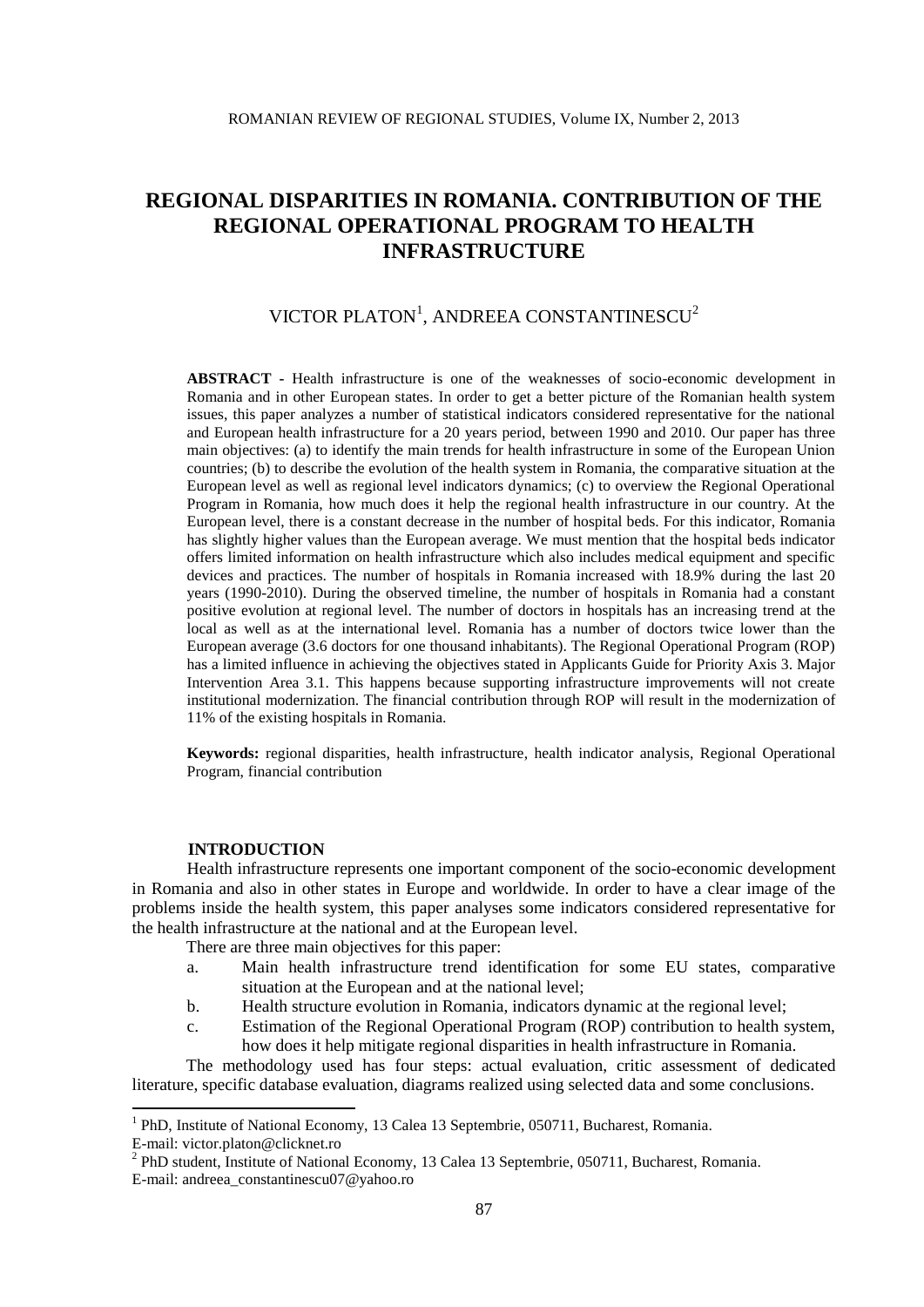# **HEALTH INFRASTRUCTURE EVOLUTION**

Health infrastructure analysis can be done at the European and at the national level by tracking some indicators chosen by international organizations. For this paper, the most important indicators were considered to be the number of hospitals and the number of hospital beds for 1,000 inhabitants.

# **Hospital infrastructure during 1990-2010 in some European countries**

At the European level, there is a constant decrease in the number of hospital beds for EU 27 as well as for each member state. Compared with the European average indicator (5.6 hospital beds for 1,000 inhabitants), Romania surprisingly has rather high values for this indicator, varying around 7 beds for 1,000 inhabitants (Figure 1), the same values as Poland. Germany and Hungary have some of the highest values in Europe, while Spain – one of the largest European countries as surface – has very low values for this indicator, one of the lowest values in Europe.

According to the available data from EUROSTAT, all four European states chosen for this analysis have downward trends in terms of the number of hospital beds for 1,000 inhabitants indicator. The same descending evolution was registered for EU 27 values of the same indicator, between 3.76 hospital beds for 1,000 inhabitants in 1999 and 3.19 in 2009.

As showed in Figure 1, the number of hospital beds for 1,000 inhabitants in Romania has values at the same level with Poland indicator values, between 7.58 (hospital beds for 1,000 inhabitants) in 1999 and 6.16 in 2010.



**Figure 1.** *Number of hospital beds for 1,000 inhabitants in Romania and in other European states (1999-2010)* Source: analysis of the data in Annex 1

It is important to mention that the number of hospital beds indicator is rather limited as related to health infrastructure information because health infrastructure includes also medical equipment and techniques which were not analyzed here. Hospital beds for 1,000 inhabitants is an indicator representative for the global evaluation of hospital infrastructure.

# **Hospital infrastructure dynamics in Romania during 1990-2010 at the regional level** *Number of hospitals*

The number of hospitals in Romania increased during last 20 years with 80 units, namely 18.9%, from 423 in 1990 to 425 in 1999, reaching a number of 503 units in 2010 (see Annex 2). During the analyzed period, the number of hospitals in Romania had, at the regional level, a constant increasing trend, for most of the regions.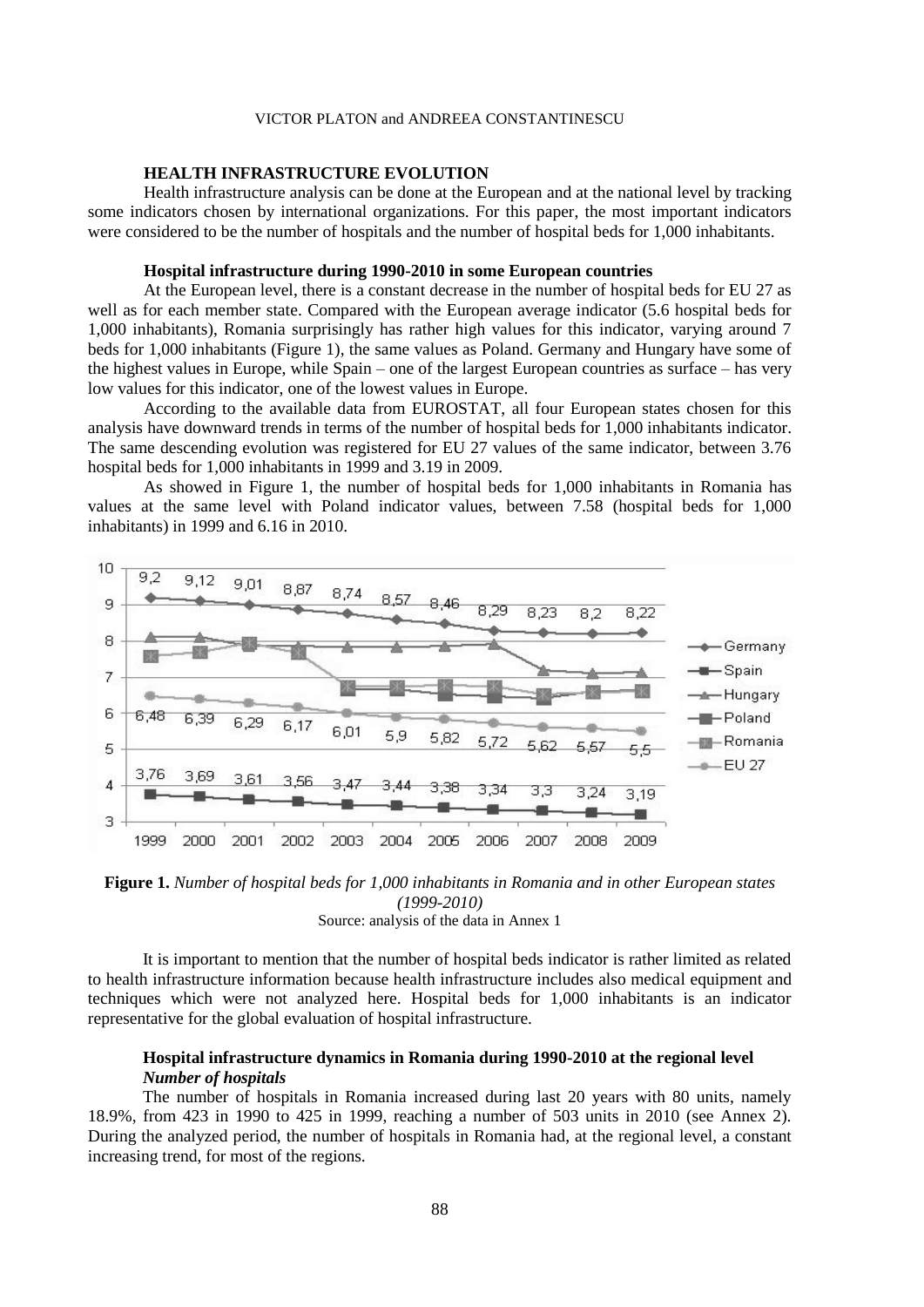Comparing to national average, which registered values between 52 and 62 hospitals per region and analyzing the data from Annex 2, it results that four regions have always registered values above the average – the North-East, the Muntenia-South, the North-West, and the Bucharest-Ilfov Region – while the South-East, the South-West, and the West region have always had values below the national average.

As shown in Figure 2, hospitals are distributed quite evenly between regions in Romania, with percentages from 9% in the South-West region to 14% in the North-West and in the North-East Region. Bucharest-Ilfov has the highest percentage in Romania, 16%, due to its small area and the largest number of inhabitants.



**Figure 2.** *Regional distribution of hospitals in Romania (2010)* Source: analysis of the data in Annex 2

In a regional classification, the first place is taken by the Bucharest-Ilfov Region, with a 66% increase in the number of hospitals during the analyzed period. On the second place is the North-West Region with a 24% increase and on the third place is the North-East Region with 22% increase in the number of hospitals. Last place is taken by the South-West Region with 4.9% and Muntenia-South, with 9.9%.

The Muntenia-South Region is the only one with a smaller number of hospitals at the end of the analyzed period, 64 units in 2010 compared to 71 units in 1990.

The Bucharest-Ilfov Region is the other exception: the number of hospitals increased with 66%, starting at 50 units in 1990 and reaching 83 units in 2010. The fastest increase was during 2009-2010.

The South-West Region had a slight increase of only 4.9% during the analyzed period and had the most constant and linear evolution, from 41 units in 1990 to 43 units in 2010.

If we consider specific values for this indicator (per inhabitant) for each region, there was a constant positive evolution for every region in Romania. The national values are also the average value, with an increasing trend of 20% during 1990-2010.

### *Number of hospital beds*

The statistical indicator hospital bed number for 1,000 inhabitants has an average value between 8.9 and 6.1 for the analyzed period. One may notice a 30% decrease in the number of hospital beds for the same number of inhabitants.

At the beginning of the analyzed period (1990), the numbers were between 7 and 12 beds for 1,000 inhabitants and, at the end of the period (2010), they were between 4 and 7 beds for 1,000 inhabitants. This decrease in hospital beds has a regional variation from 36.2% in the North-East Region to 12% in the Bucharest-Ilfov Region.

The Muntenia-South Region has the lowest values at the national level and a constant decreasing trend, from 7.22 hospital beds for 1,000 inhabitants in 1990 to 4.76 units in 2010.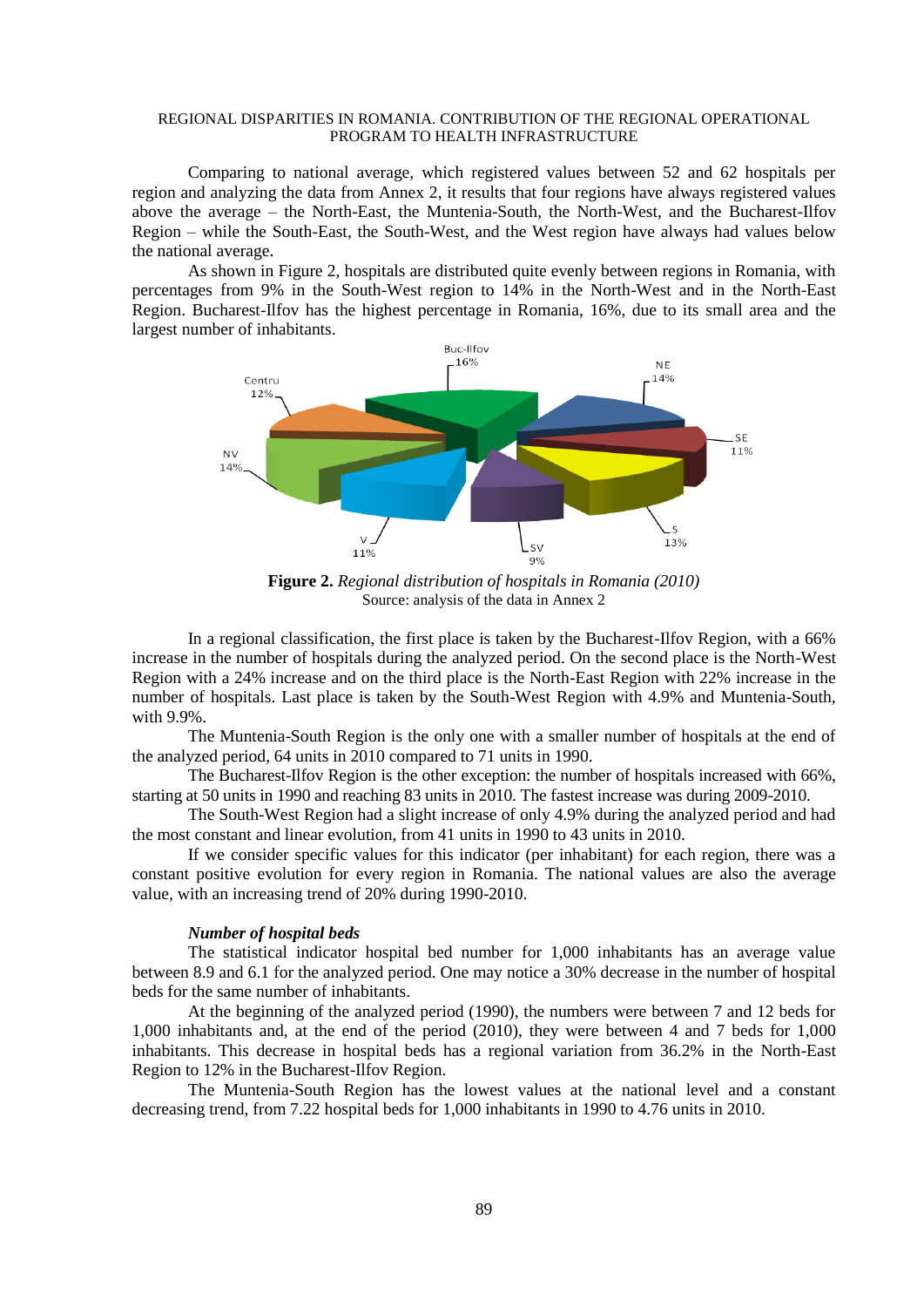### **EVOLUTION OF THE PRACTICING PHYSICIANS DURING 1990-2010**

The number of physicians is a permanent variable at the local and international levels, considering different influence factors: changes in the number of graduates from medical schools, changes in work conditions, migration trends, etc.

# **Number of physicians in selected countries**

For the analysis of the number of physicians for 1,000 inhabitants indicator at the European level, we chose some European states with different values and evolution trends, in order to get a clarifying picture of this indicator. The member states chosen for this analysis are Germany, Spain, Hungary, and Poland. National average values for these states are constantly increasing for the number of physicians indicator and constantly decreasing for the number of hospital beds. This is why the number of physicians against hospital beds has increased leading also to an increased quality of medical services.

Spain and Germany are among the states with the largest number of practicing physicians, above the European average of 3.2 physicians for 1,000 inhabitants. The case of Spain is remarkable because of the drastic decrease in the number of hospital beds and the constantly increasing number of physicians.

At the European level, Romania has one of the lowest positions regarding the number of physicians for 1,000 inhabitants indicator, even if the last ten years marked a slightly increasing trend, from 1.91physicians for 1,000 inhabitants in 1999 to 2.44 in 2010. This indicator is twice lower in Romania than the European average of 3.6 physicians for 1,000 inhabitants.

The analysis of Figure 3 shows an increasing trend in the number of physicians for 1,000 inhabitants indicator in every analyzed country.



**Figure 3.** *Physicians for 1,000 inhabitants in some European states (1999-2010)* Source: analysis of data in Annex 3

## **Number of physicians in Romania at the regional level**

The number of physicians for 1,000 inhabitants in the Romanian regions has an evolution similar to that of the number of hospitals: there are increasing values for the entire analyzed period. The Bucharest-Ilfov Region is the only one with a much higher number of physicians related to the number of inhabitants in the respective region. It has a constant increasing trend for the analyzed indicator, from 2.38 physicians for 1,000 inhabitants in 1999 to 5.38 physicians in 2010. It has a 125% increase for this indicator.

The average increase in the number of physicians for the analyzed period is about 45%. The highest increase was in the Bucharest-Ilfov Region, 125%, followed by the West Region – 63.8%, and the North-West Region – 56.2%. The lowest increase was in the North-East Region – 20.4%.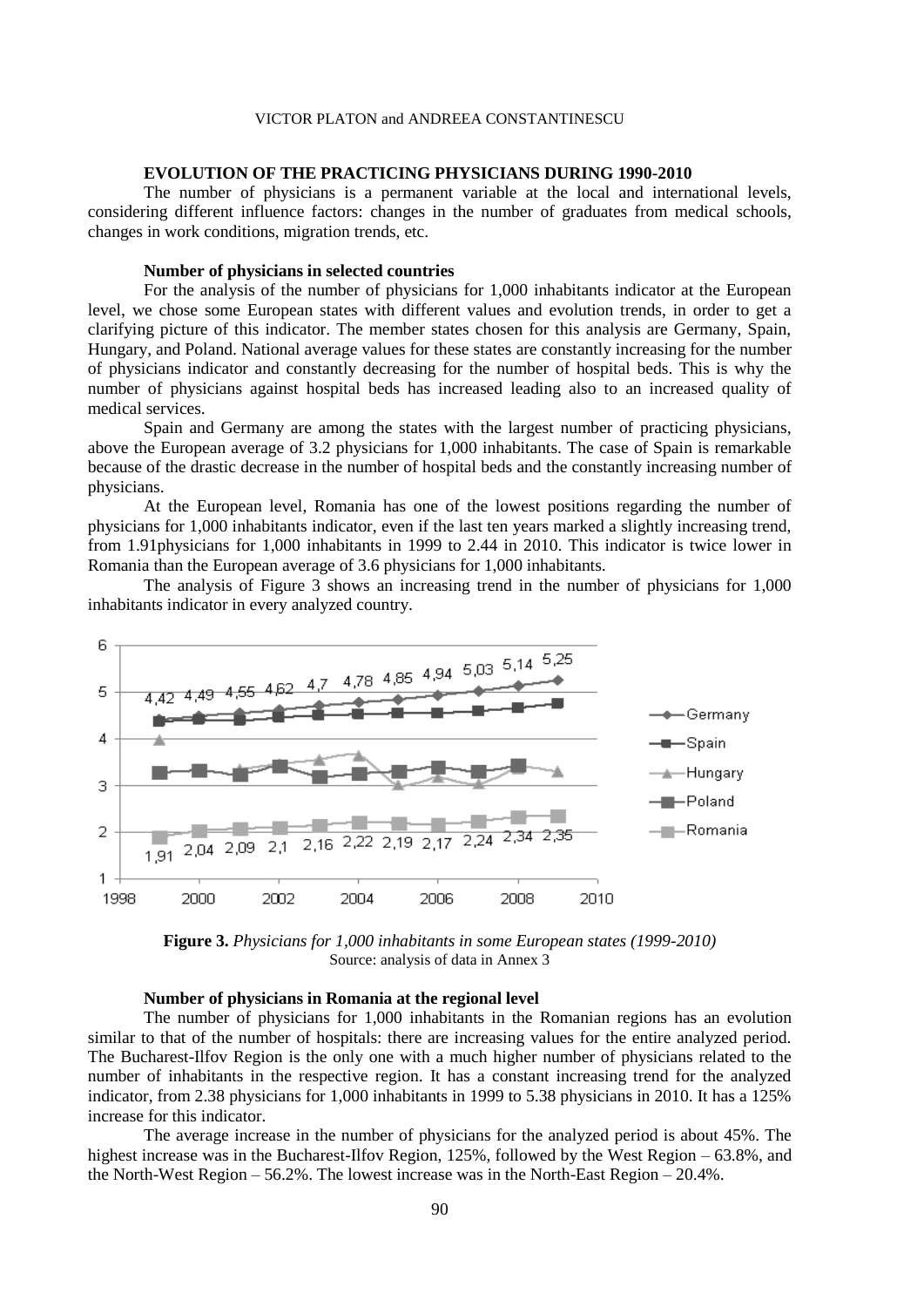Muntenia-South Region is the only one with a decrease in the number of physicians, from 1.47 physicians for 1,000 inhabitants in 1990 to 1.41 in 2010, which means a 3.7% decrease.

For a clear image of the evolution trends in health infrastructure at the regional level, we realised a dynamic analysis of the number of hospital beds and of physicians (Table 1).

| <b>Region</b>          | 1990              |                 |                   | 2010            |                     | <b>Dynamics 2010/1990</b> |
|------------------------|-------------------|-----------------|-------------------|-----------------|---------------------|---------------------------|
|                        | Beds/<br>hospital | Doctors/<br>bed | Beds/<br>hospital | Doctors/<br>bed | Beds/<br>hospital % | Doctors/<br>bed %         |
| <b>North-East</b>      | 544.78            | 0.17            | 280.78            | 0.33            | $-51.5$             | 188.7                     |
| <b>South-East</b>      | 471.46            | 0.18            | 258.52            | 0.34            | $-54.8$             | 190.8                     |
| South                  | 364.01            | 0.20            | 242.17            | 0.30            | $-66.5$             | 146.1                     |
| <b>South-West</b>      | 496.15            | 0.21            | 296.79            | 0.37            | $-59.8$             | 177.3                     |
| West                   | 518.82            | 0.19            | 248.15            | 0.47            | $-47.8$             | 253.1                     |
| <b>North-West</b>      | 501.16            | 0.18            | 254.80            | 0.41            | $-50.8$             | 225.0                     |
| <b>Centre</b>          | 523.21            | 0.17            | 252.86            | 0.37            | $-48.3$             | 211.3                     |
| <b>Bucharest-Ilfov</b> | 538.44            | 0.21            | 269.81            | 0.54            | $-50.1$             | 256.7                     |
| <b>Total Romania</b>   | 489.36            | 0.19            | 262.43            | 0.40            | $-53.6$             | 209.9                     |

**Table 1.** *Health infrastructure indicators evolution in Romania at the regional level (1990-2010)*

Source: analysis of multiple data in Annexes 1-5

As seen in Table 1, the number of beds and the number of hospitals decreased at the national level and in some regions was down to half in 2010 as compared to 1990. The number of beds related to the number of hospitals decreased with an average of 53.6%. The region with the highest decrease is the South Region – 66.5%, followed by the South-West, with a decrease of 59.8%. The smallest decrease was in the West Region – 47.8%.

In addition, one may see that the number of physicians and the number of hospital beds increased in the period under review and the national value of this indicator doubled. The national average ratio between the number of physicians and the number of hospital beds is 209.9%. Regions that have recorded the highest growth are the Bucharest-Ilfov, with an increase of 256.7% and the West Region with 253.1%. At the other extreme are the the South-West Region – 177.3% – and the Muntenia-South – 146.1%.

We may conclude that the medical care in Romania has improved in the last 20 years because the tendency was to have a smaller number of hospital beds and a larger number of physicians. This shows more attention to hospitalized patients. The analytical result must be viewed with caution because patient care requires more than a bed and a doctor and the health system in Romania has many other deficiencies: low number of nurses, outdated and inefficient equipment and poor and/or too expensive medication.

# **THE ROP INFLUENCE IN ROMANIA**

The Regional Operational Program (ROP) implements elements of the National Strategy for Regional Development of the National Development Plan (NDP), contributing to reducing economic and social disparities between Romania and the EU Member States in terms of average development.

# **The ROP in Romania – General information<sup>3</sup>**

Six priority axes were defined for the ROP, including Priority Axis 3 – "Improving social infrastructure", which is of importance to the subject of our analysis.

**.** 

<sup>3</sup> www.inforegio.ro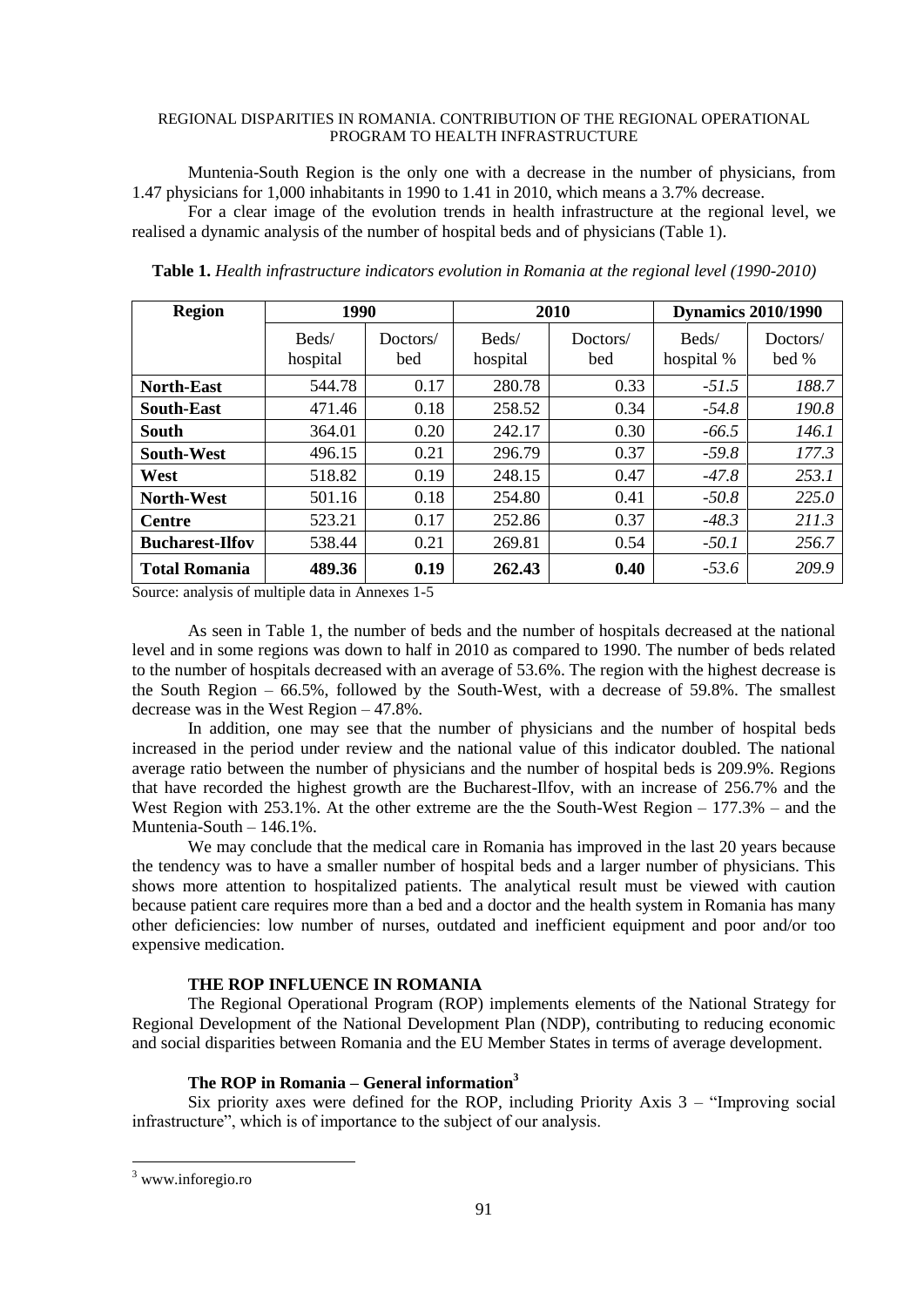The Regional Operational Program is funded between 2007 and 2013 from the state budget and from local budgets, being co-financed by the European Regional Development Fund (ERDF), whose contribution must not exceed 85% of the total financial allocation of the program.

The financial allocation for the axis and the major intervention area that influences health is 173.58 million Euro, equivalent to 3.79% of the total amount allocated by ROP for Romania.

**Table 2.** *Financial assignment for the ROP, Priority Axis 3, Major Intervention Area 3.1*

|                               | Unit            | The ROP<br>2007-2013 | <b>Priority Axis 3</b><br>"Improvement of<br>social infrastructure" | <b>Major Intervention Area 3.1</b><br>"Rehabilitation / modernization /<br>health infrastructure equipment" |
|-------------------------------|-----------------|----------------------|---------------------------------------------------------------------|-------------------------------------------------------------------------------------------------------------|
| <b>Total</b><br>assigned fund | Million<br>Euro | 4,568.34             | 657.53                                                              | 173.58                                                                                                      |
| % of the total<br><b>ROP</b>  | $\frac{0}{0}$   | 100%                 | 14.39%                                                              | 3.79%                                                                                                       |

Source: "Applicants Guide to submit projects for the ROP 2007-2013, Priority Axis 3 – Improvement of social infrastructure, Major Intervention Area 3.1 – Rehabilitation / modernization / health infrastructure equipment"

The total amount allocated by the ROP for health infrastructure  $-173.6$  million Euro  $-$  is quite high compared to other sources of funding in the same field. For comparison, the Health Reform Thematic Fund established under the Romanian – Swiss Cooperation Program in order to mitigate economic and social disparities has a total budget of 8.32 million Euro for 2011-2019, with application in neonatology and emergency medical services. The World Bank<sup>4</sup>, through the Health Reform Project developed from 2004 to 2012, provided a budget of 166.8 million Euro to improve people's access to health services.

# **The ROP contribution to improve the health infrastructure in Romania**

Priority axis 3 "Improvement of social infrastructure" aims to provide essential services to population through improvement of health services, education, social and public safety in emergency situations. Under this priority, we identified four major areas of intervention, including Major Intervention Area 3.1 "Rehabilitation / modernization / health infrastructure equipment", which correspond to the subject developed in this paper.

According to the "Applicants Guide to submit projects for the ROP 2007-2013, Priority Axis 3 - Improvement of social infrastructure, Major Intervention Area 3.1 - Rehabilitation / modernization / health infrastructure equipment" there are general and specific objectives of this key area.

# *The general objectives are:*

**.** 

- Stop negative trends and create conditions for improving the health of the population;
- Adopting existing principles and policies in public health at the EU level;

 Continue reform of the health system to improve its performance as a prerequisite for improving health.

The general objectives are poorly formulated: they do not specify the negative trends to be stopped, nor the methods by which population health can be improved. They do not highlight European policies that should be adopted at the national level or the degree to which they were or were not implemented until now.

There are no details about how healthcare reform could be supported, nor any overview of the current situation: is there any plan, is there any reform in the health system and if this happens, what steps have been taken so far. Basically, modernizing hospitals cannot achieve the above objectives.

<sup>&</sup>lt;sup>4</sup> http://www.worldbank.org/projects/P078971/health-sector-reform-2-project-apl-2?lang=en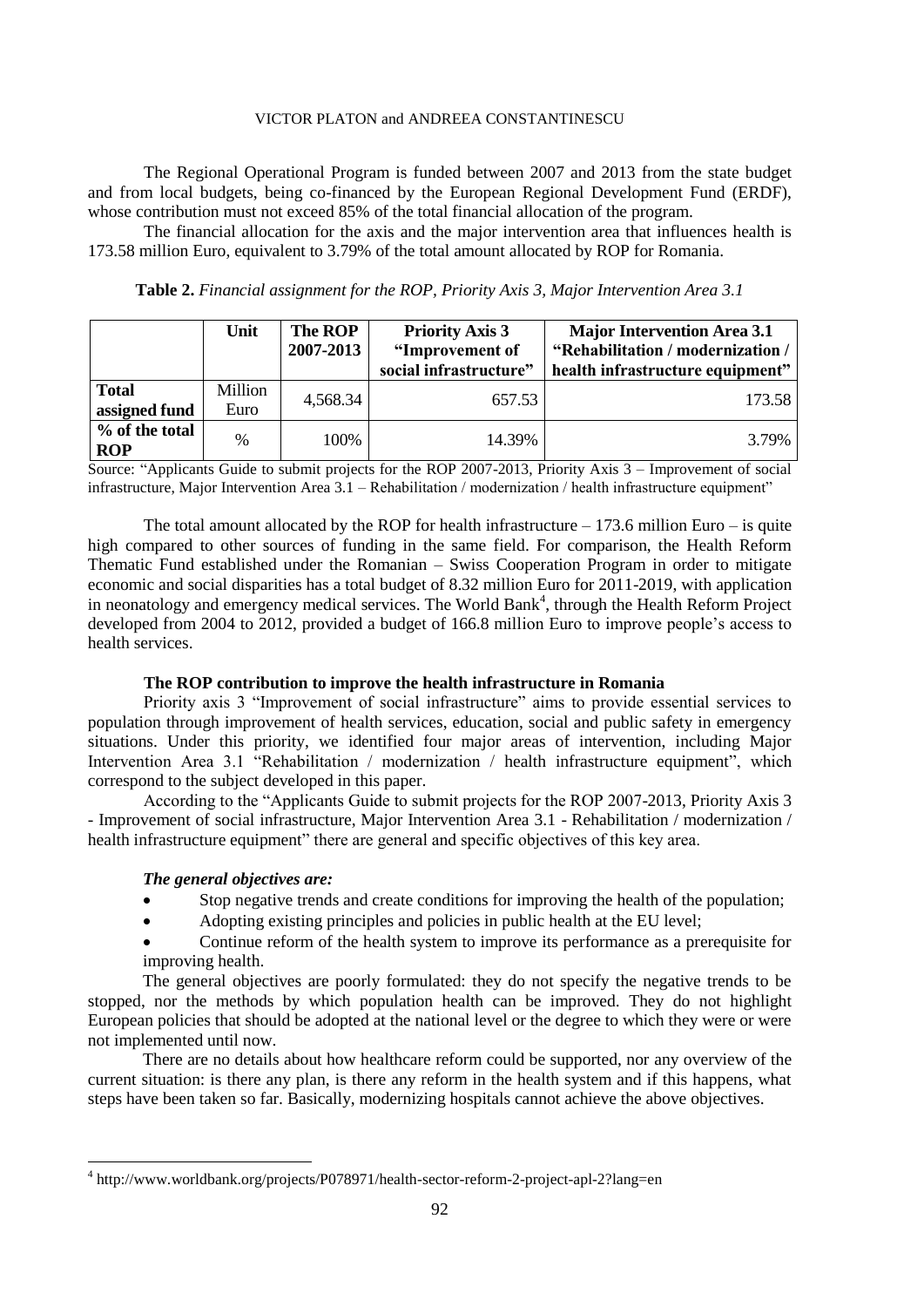### *Specific objectives of the Major Intervention Area 3.1 are:*

to reduce the burden of non-contagious diseases;

- to increase the capacity for the control system for contagious diseases;
- to improve population' mental health;
- to ensure optimal health and quality of life in Romania at all stages of the life cycle;

 to improve control of behavioural risk factors and environmental factors and early detection of diseases;

• to improve the health system management.

The Guide for Applicants does not explain in detail the specific objectives and does not specify the measurement procedures applicable: it does not state which non-contagious diseases are covered and what steps could be taken to reduce their frequency, it remains unclear how it can increase the capacity of the health system to control diseases. Moreover, it is not stated how "the mental health condition" could be improved. There are no details about the optimal level of health and how it can be achieved. The programme does not clearly specify the management methods to improve the health system, the behavioural and environmental risk factors to be kept under control or the methods for achieving this goal.

The Guide for Applicants states for Priority Axis 3, Major Intervention Area 3.1 the following indicators for monitoring and evaluation<sup>5</sup>:

- *Immediate results (direct) -* Health facilities rehabilitated / upgraded / equipment (total) 50%;
- *Induced results (indirect)* Increased access to health facilities rehabilitated / upgraded 10%.

In order to absorb the funds provided by the European Union through the Regional Operational Program, projects must be submitted, in compliance with the conditions set out in the Guidelines for Applicants<sup>6</sup>. The total value of the projects is between minimum 700.000 lei and maximum 85.000.000 lei (equivalent of about 200.000 to 25.000.000 Euros). Given the specific activities eligible for funding under Major Intervention Area 3.1, this key area is not covered by the provisions on State aid.

As seen in Table 3, the initial indicative planning ROP Axis 3, Major Intervention Area 3.1 provided rehabilitation of 50 hospitals across the 8 development regions. There was required no fixed number of units for each region, it was going to be set according to local needs.

According to the existing data on 31 July 31 2012, contracts for modernization / equipping / rehabilitation were signed for 58 hospitals, representing 11% of hospitals currently existing in Romania. Compared with the figures in the Guide for Applicants for monitoring and evaluating indicators of investment – 50 hospitals rehabilitated and 10% increase in access to health care – the results are better than expected.

The contracted amount represents an average of 98% from the initial indicative allocation. Two regions – the South-Muntenia and the North-West exceeded initial allocation with shares between 16% and 18%. The average amount was around 3 million  $Euro<sup>7</sup>$ . This is a good prerequisite for the absorption of EU funds.

The regions with the highest percentage of rehabilitated hospitals are the West Region (22.6%) and the South-East (22.2%). The South-Muntenia Region recorded a low shrinking percentage, only 4.7%, representing only 3 units of more than 60 hospitals existing in the region. The other four regions showed values around the national average of 11%.

Bucharest-Ilfov Region has benefited from the modernization of only 1.2%, namely a single hospital out of 80 units existing at the date of our survey. The amounts of the initial indicative allocation of ROP were 90% contracted, which shows the allocation of small amounts for this region. This reduced allocation of funds for the Bucharest-Ilfov region is justified by the fact that the region

**.** 

<sup>5</sup> Applicants Guide to submit projects on the ROP 2007-2013, Priority Axis 3 – Improvement of social infrastructure, DMI 3.1 – Rehabilitation / modernization / health infrastructure equipment, www.inforegio.ro

<sup>6</sup> Available on-line http://www.inforegio.ro/node/17

 $<sup>7</sup>$  Idem 3</sup>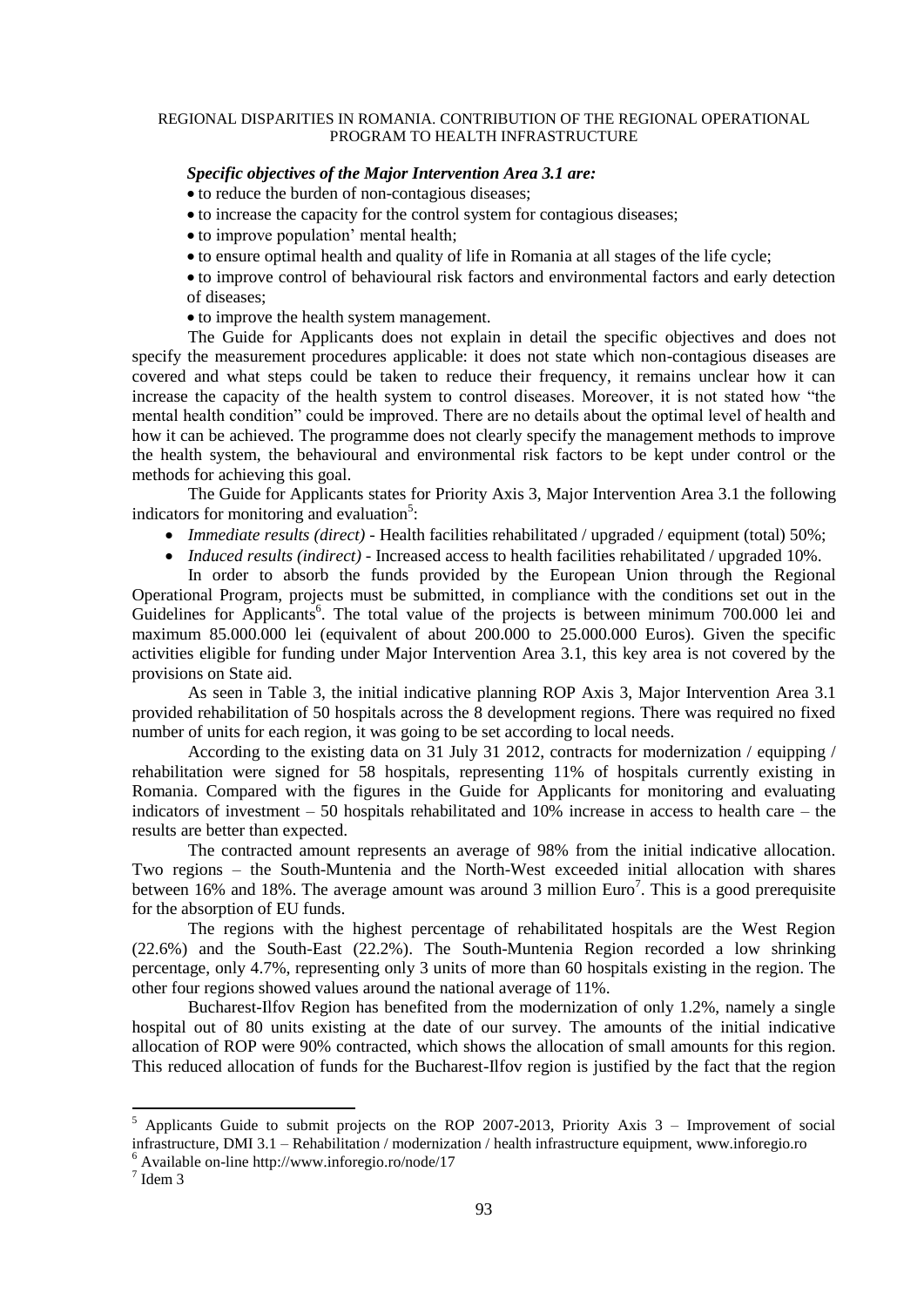already has a high density of hospitals and there are various sources of funding for modernisation, more than in other regions of the country.

| <b>Region</b>                     | <b>Indicative</b> | <b>Planned</b> | <b>Contracted</b> | <b>Total</b> | <b>Modernized</b> | <b>Total</b> | $\frac{0}{0}$ |
|-----------------------------------|-------------------|----------------|-------------------|--------------|-------------------|--------------|---------------|
|                                   | financial         | number of      | number of         | number of    | hospitals $(\% )$ | contracted   | contracted    |
|                                   | allocation        | modernized     | modernized        | hospitals    |                   | funds        | amount        |
|                                   |                   | hospitals      | hospitals         | (2010)       |                   |              | from          |
|                                   |                   |                |                   |              |                   |              | allocation    |
| unit                              | Mill.             | Number of      | Number of         | Number of    | $\frac{0}{0}$     | Mill. RON    | $\frac{6}{9}$ |
|                                   | <b>RON</b>        | hospitals      | hospitals         | hospitals    |                   |              |               |
| <b>Total</b><br>Romania           | 746.39            | 50             | 58                | 503          | 11.5              | 736.76       | 98.7          |
| <b>North-East</b>                 | 121.82            | 8.1            | 8                 | 72           | 11.1              | 112.28       | 92.2          |
| South-East                        | 98.90             | 6.6            | 12                | 54           | 22.2              | 90.46        | 91.5          |
| <b>South</b>                      | 106.21            | 7.1            | $\mathfrak{Z}$    | 64           | 4.7               | 127.22       | 119.8         |
| South-<br>West                    | 104.58            | 7.0            | $\overline{7}$    | 43           | 16.3              | 97.19        | 92.9          |
| West                              | 77.19             | 5.1            | 12                | 53           | 22.6              | 64.53        | 83.6          |
| North-<br>West                    | 90.26             | 6.0            | 9                 | 71           | 12.7              | 105.20       | 116.6         |
| Centre                            | 81.31             | 5.4            | 6                 | 63           | 9.5               | 80.10        | 98.5          |
| <b>Bucharest-</b><br><b>Ilfov</b> | 66.13             | 4.4            |                   | 83           | 1.2               | 59.78        | 90.4          |

**Table 3.** *Indicative financial allocation and contracted amounts in Romania on regional level for Major Intervention Area 3.1. (2012)*

Source: analysis of the data in Annex 6

#### **CONCLUSIONS**

Taking into account the analysis of available statistical data, we draw some conclusions concerning the objectives targeted in this paper:

a) Health infrastructure development in Europe shows a decreasing trend in the number of hospital beds available per thousand inhabitants in parallel with the constant increase in the number of doctors. This process has the effect of increasing the number of doctors corresponding to hospital beds and, consequently, increasing the quality of the medical services. Increasing the number of doctors per thousand inhabitants coupled with fewer hospital beds results in increasing the quality of care provided to patients, because the fact that more physicians are responsible for a smaller number of patients is a guarantee of high quality services that will benefit patients. This is very obvious in Europe, especially for Spain, where the number of hospital beds is much below the European average (5.61 beds in 2010) and continues to decrease while the number of doctors is over European average (3.2 doctors in 2009) and growing;

b) Romania had an evolution comparable to the European trend, the number of beds per thousand inhabitants steadily decreasing and the number of doctors slightly increasing for the analyzed period. Romania has one of the lowest figures in Europe in terms of number of doctors per thousand inhabitants, although in recent years it has increased by 45%. The number of doctors per thousand inhabitants in Romania is twice lower than the European average of 3.6 doctors. The number of hospital beds registered an average decrease of 30% at the national level and almost all regions recorded values above the national average (6.16 beds per thousand inhabitants in 2010), except for the Bucharest-Ilfov Region with a decrease of only 12%. In Romania, existing data only allow a quantitative evaluation: the number of beds per thousand inhabitants is above the European average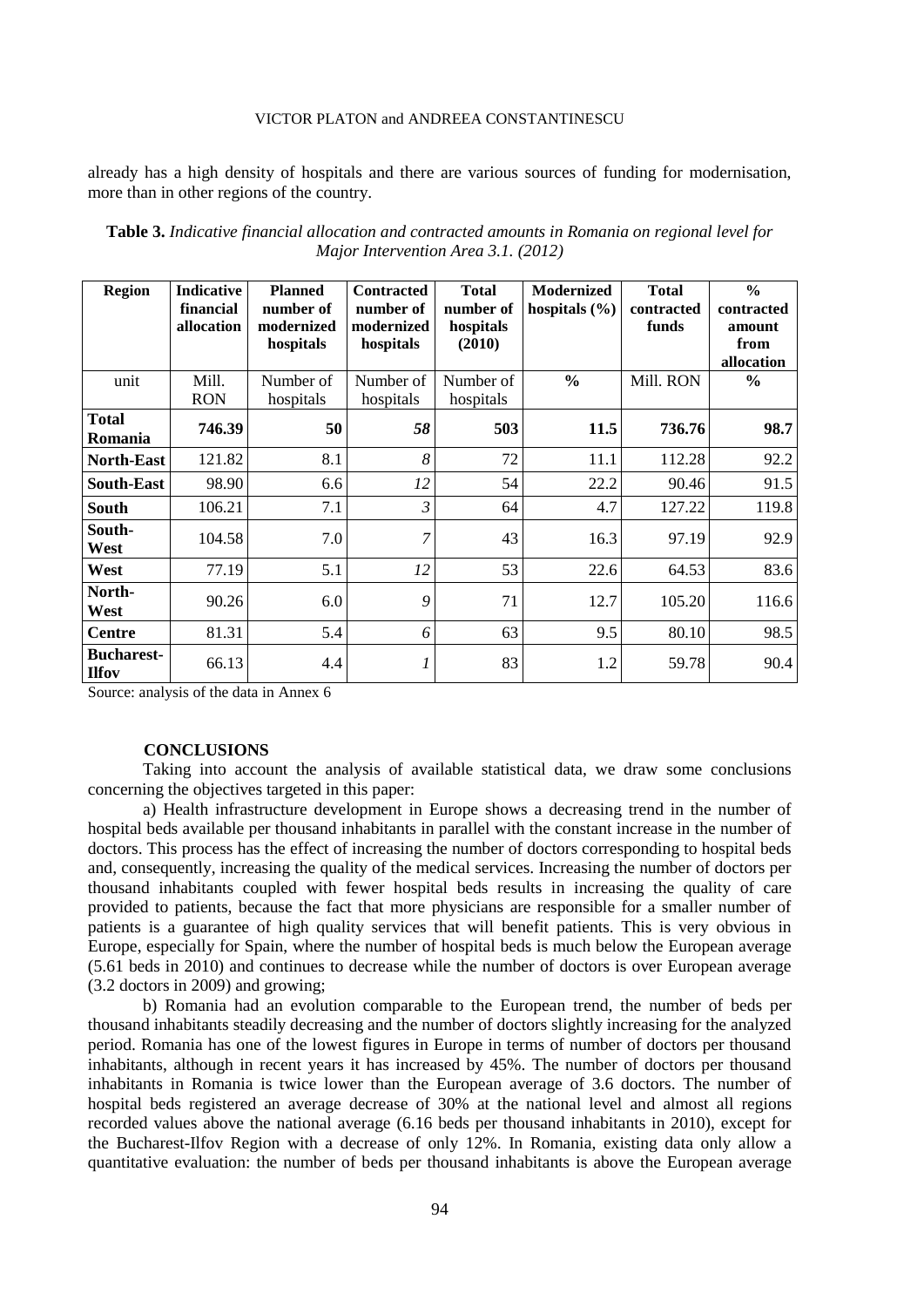(5.61 beds in 2010) and the number of physicians is somewhat lower than the EU average (2.3 doctors in Romania compared to EU, with 3.2 doctors in 2009) – the result is a level of care well below the European standards.

c) The ROP has a limited influence in achieving objectives stated in Applicants Guide for Axis 3, Major Intervention Area 3.1 because modernizing the infrastructure cannot lead to achievement of institutional goals. Both general and specific objectives are poorly stated, extremely general and without specifying how to quantify the results. The financial contribution through the ROP will result in modernising about 11% of the hospital units currently existing in Romania, most regions getting benefits close to the average percentage (11%). The initial allocation amounts were 98% contracted. This high percentage shows a high absorption, an original fair foundation and accurate assessment of high need for modernization funding of the hospitals in Romania.

### **REFERENCES**

- \*\*\* (2004), *National Public Health Strategy*, Order of the Minister of Health no. 923 of 16 July 2004, published in the Official Gazette of Romania no. 662 of 22 July 2004.
- \*\*\* (2005) *National Development Plan 2007-2013*, Government of Romania, Bucharest, available at: http://discutii.mfinante.ro/static/10/pnd/documente/pnd/PND\_2007\_2013.pdf
- \*\*\* (2006), *Regulation (EC), No 1080/2006 of the European Parliament and of the Council of 5 July 2006 on the European Regional Development Fund and repealing Regulation (EC) No. 1783/1999*, available at: http://eur-lex.europa.eu/LexUriServ/site/en/oj/2006/l\_210/l\_ 21020060731en00010011.pdf
- \*\*\* (2007) *National Strategic Reference Framework 2007-2013*, Ministry of Economy and Finance, Bucharest, available at: http://inforegio.ro/docs/NSRF\_var3\_ian07\_240107.doc
- \*\*\* (2007) *Regional Operational Program 2007-2013*, Ministry of Development, Public Works and Housing, Bucharest, available at: http://inforegio.ro/docs/ROP%20Revised%20Official%20 Proposal\_6%20iunie\_07\_final.doc

*\*\*\* Romanian Statistical Yearbooks 2000-2010* 

*\*\*\* Territorial Statistics 2005-2011*

www.cred.ro

www.eurostat.eu

www.inforegio.ro

www.ms.gov.ro

www.swiss-contribution.admin.ch/romania

www.worldbank.org/projects/P078971/health-sector-reform-2-project-apl-2?lang=en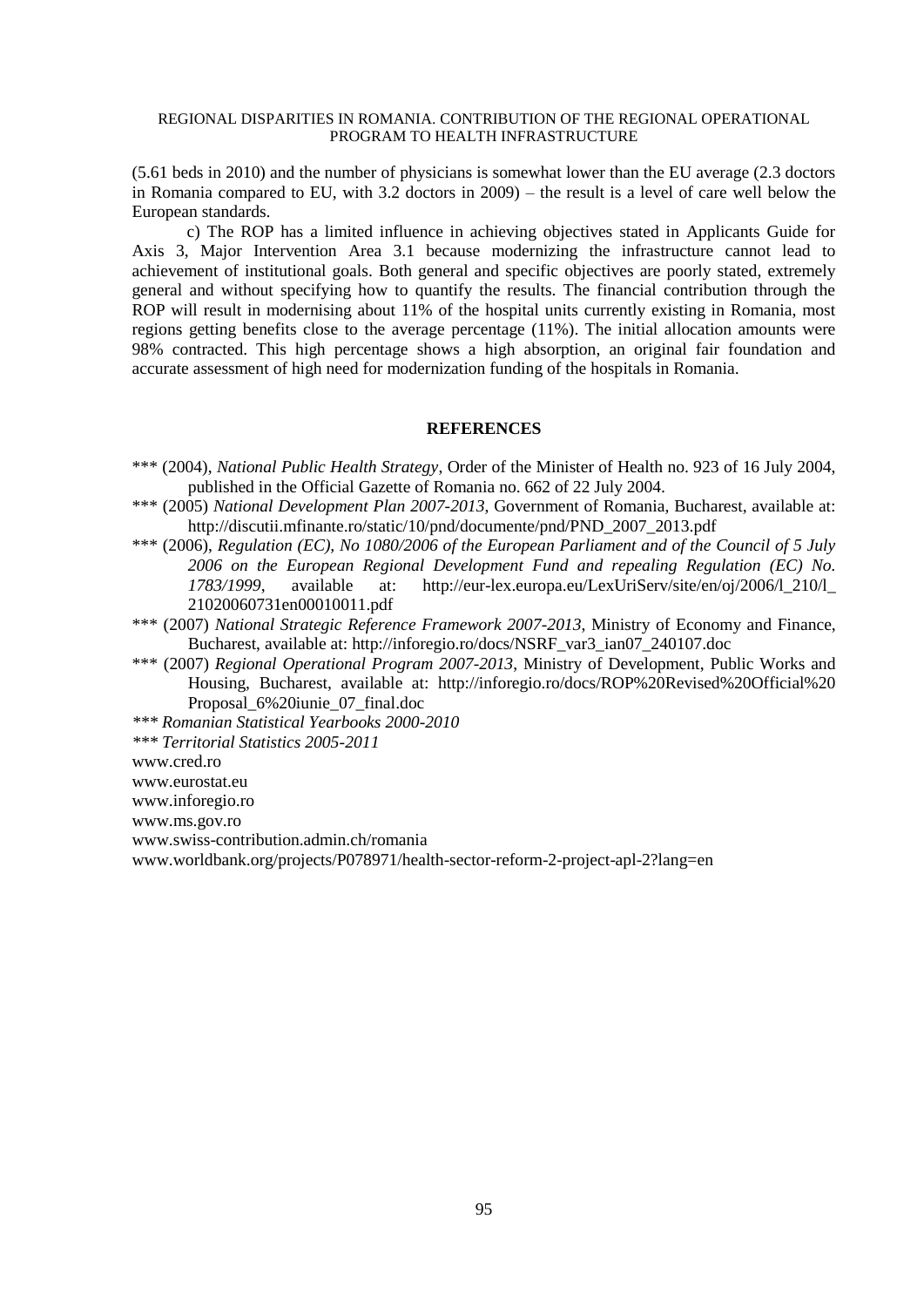# **ANNEXES**

|                             |                          |                          |                |               | 700      |
|-----------------------------|--------------------------|--------------------------|----------------|---------------|----------|
| Number of beds in hospitals | <b>Germany</b>           | <b>Spain</b>             | <b>Hungary</b> | <b>Poland</b> | Romania* |
| 1999                        | 9.2                      | 3.76                     | 8.12           |               | 7.58     |
| 2000                        | 9.12                     | 3.69                     | 8.1            |               | 7.69     |
| 2001                        | 9.01                     | 3.61                     | 7.86           |               | 7.94     |
| 2002                        | 8.87                     | 3.56                     | 7.86           |               | 7.67     |
| 2003                        | 8.74                     | 3.47                     | 7.84           | 6.68          | 6.75     |
| 2004                        | 8.57                     | 3.44                     | 7.83           | 6.67          | 6.74     |
| 2005                        | 8.46                     | 3.38                     | 7.86           | 6.52          | 6.78     |
| 2006                        | 8.29                     | 3.34                     | 7.92           | 6.47          | 6.74     |
| 2007                        | 8.23                     | 3.3                      | 7.19           | 6.42          | 6.54     |
| 2008                        | 8.2                      | 3.24                     | 7.11           | 6.61          | 6.57     |
| 2009                        | 8.22                     | 3.19                     | 7.15           | 6.65          | 6.62     |
| 2010                        | $\overline{\phantom{a}}$ | $\overline{\phantom{a}}$ | -              |               | 6.16     |

**Annex no. 1.** *Number of hospital beds per thousand inhabitants in Romania and in some European states (1990-2010)* **‰**

Source: EUROSTAT

\*Data for Romania taken from the Territorial Statistics 2011, INSSE

| Annex no. 2. Number of hospitals in Romania at the regional level (1990-2010) |  |  |  |  |
|-------------------------------------------------------------------------------|--|--|--|--|
|-------------------------------------------------------------------------------|--|--|--|--|

| <b>Year/Region</b>                 | <b>Total</b> | <b>NE</b> | <b>SE</b> | S      | $S_{V}$        | $\overline{\mathbf{V}}$ | N V  | <b>Centre</b> | <b>Bucharest</b> | National |
|------------------------------------|--------------|-----------|-----------|--------|----------------|-------------------------|------|---------------|------------------|----------|
|                                    | Romania      |           |           |        |                |                         |      |               | <b>Ilfov</b>     | Average  |
| 1990                               | 423          | 59        | 48        | 71     | 41             | 45                      | 57   | 52            | 50               | 52.88    |
| 1995                               | 412          | 61        | 44        | 63     | 38             | 47                      | 54   | 49            | 56               | 51.50    |
| 1999                               | 425          | 63        | 47        | 65     | 37             | 49                      | 54   | 54            | 56               | 53.13    |
| 2000                               | 442          | 63        | 50        | 67     | 40             | 48                      | 59   | 56            | 59               | 55.25    |
| 2001                               | 446          | 64        | 50        | 68     | 41             | 48                      | 60   | 56            | 59               | 55.75    |
| 2002                               | 447          | 64        | 50        | 69     | 42             | 48                      | 60   | 56            | 58               | 55.88    |
| 2003                               | 427          | 65        | 47        | 63     | 41             | 46                      | 60   | 50            | 55               | 53.38    |
| 2004                               | 425          | 64        | 47        | 61     | 41             | 46                      | 60   | 50            | 56               | 53.13    |
| 2005                               | 433          | 66        | 47        | 62     | 42             | 46                      | 61   | 51            | 58               | 54.13    |
| 2006                               | 436          | 67        | 47        | 62     | 42             | 46                      | 62   | 51            | 59               | 54.50    |
| 2007                               | 447          | 67        | 48        | 65     | 43             | 47                      | 64   | 53            | 60               | 55.88    |
| 2008                               | 458          | 67        | 51        | 65     | 43             | 47                      | 67   | 57            | 61               | 57.25    |
| 2009                               | 474          | 68        | 53        | 66     | 43             | 49                      | 69   | 60            | 66               | 59.25    |
| 2010                               | 503          | 72        | 54        | 64     | 43             | 53                      | 71   | 63            | 83               | 62.88    |
| <b>Absolute</b><br><b>Dynamics</b> | 80           | 13        | 6         | $-7$   | $\overline{c}$ | 8                       | 14   | 11            | 33               | 10       |
| $(2010-1990)$                      |              |           |           |        |                |                         |      |               |                  |          |
| <b>Relative</b>                    |              |           |           |        |                |                         |      |               |                  |          |
| <b>Dynamics</b><br>$(\%)$          | 18.9         | 22.0      | 12.5      | $-9.9$ | 4.9            | 17.8                    | 24.6 | 21.2          | 66.0             | 18.9     |

Source: Statistical Yearbook of Romania 2000-2010 and Territorial Statistics, INSSE 2005-2011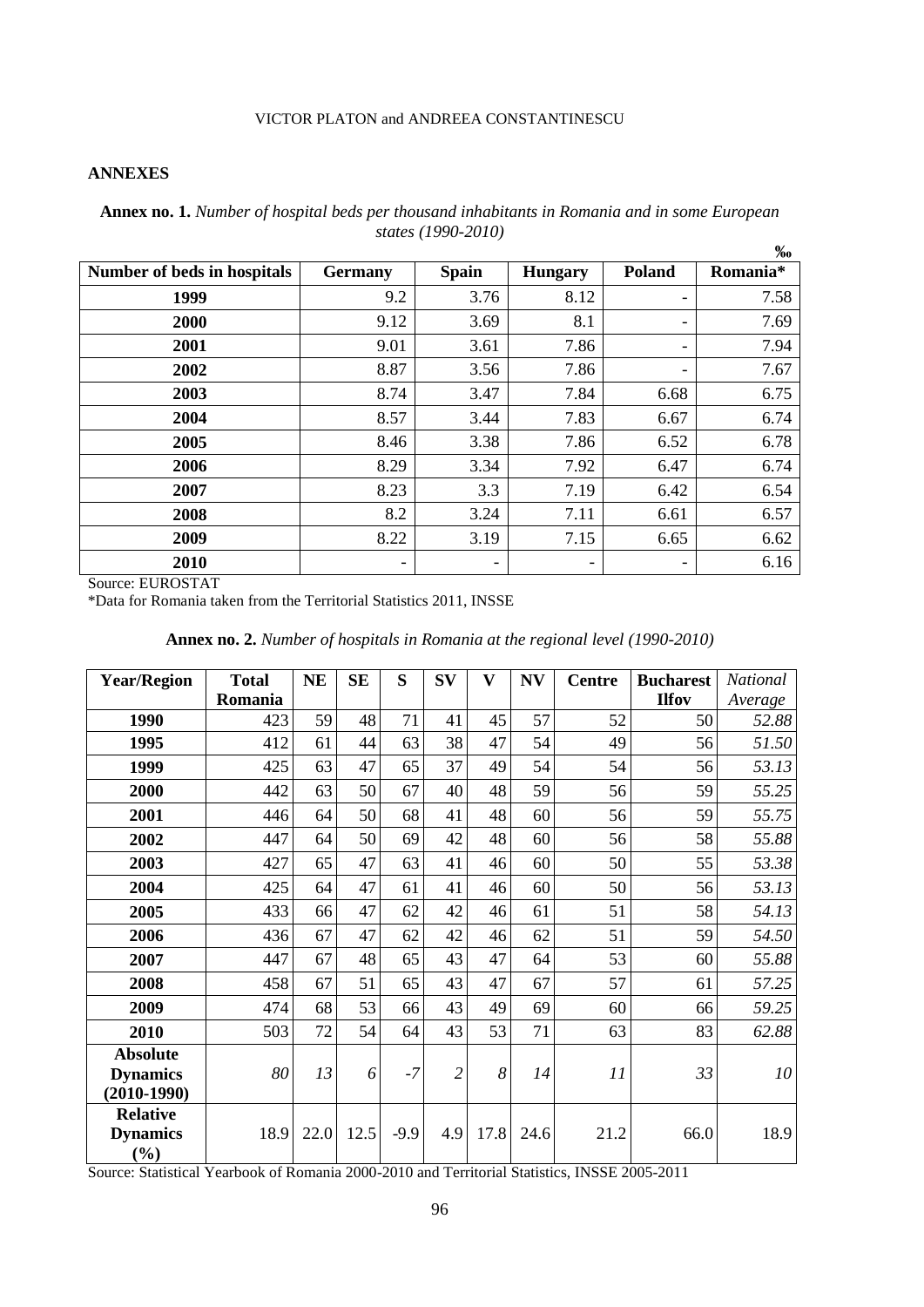|                          |                |                          |                |        | $\%$     |
|--------------------------|----------------|--------------------------|----------------|--------|----------|
| <b>Number of doctors</b> | <b>Germany</b> | <b>Spain</b>             | <b>Hungary</b> | Poland | Romania* |
| 1999                     | 4.42           | 4.36                     | 3.98           | 3.29   | 1.91     |
| 2000                     | 4.49           | 4.42                     |                | 3.32   | 2.04     |
| 2001                     | 4.55           | 4.4                      | 3.36           | 3.23   | 2.09     |
| 2002                     | 4.62           | 4.46                     | 3.47           | 3.41   | 2.10     |
| 2003                     | 4.7            | 4.5                      | 3.56           | 3.2    | 2.16     |
| 2004                     | 4.78           | 4.52                     | 3.65           | 3.27   | 2.22     |
| 2005                     | 4.85           | 4.55                     | 3.01           | 3.31   | 2.19     |
| 2006                     | 4.94           | 4.56                     | 3.17           | 3.39   | 2.17     |
| 2007                     | 5.03           | 4.59                     | 3.03           | 3.31   | 2.24     |
| 2008                     | 5.14           | 4.66                     | 3.37           | 3.44   | 2.34     |
| 2009                     | 5.25           | 4.76                     | 3.3            | 10.37  | 2.35     |
| 2010                     | -              | $\overline{\phantom{a}}$ | -              | ٠      | 2.44     |

**Annex no. 3.** *Number of doctors in hospitals per thousand inhabitants in Romania and in other European states (1999-2010)*

Source: EUROSTAT

\*Data for Romania taken from Territorial Statistics 2011, INSSE

|                    |                |           |           |      |           |                         |      |               | %                 |
|--------------------|----------------|-----------|-----------|------|-----------|-------------------------|------|---------------|-------------------|
| <b>Year/Region</b> | <b>Total</b>   | <b>NE</b> | <b>SE</b> | S    | <b>SV</b> | $\overline{\mathbf{V}}$ | N V  | <b>Centre</b> | <b>Bucharest-</b> |
|                    | <b>Romania</b> |           |           |      |           |                         |      |               | <b>Ilfov</b>      |
| 1990               | 8.92           | 8.54      | 7.56      | 7.22 | 8.30      | 10.60                   | 9.59 | 9.57          | 11.24             |
| 1995               | 7.64           | 7.46      | 6.32      | 5.99 | 6.88      | 9.48                    | 8.27 | 8.51          | 9.48              |
| 1999               | 7.31           | 6.93      | 6.02      | 5.67 | 6.59      | 9.25                    | 8.08 | 8.02          | 9.31              |
| 2000               | 7.44           | 6.79      | 6.26      | 5.69 | 6.67      | 8.91                    | 8.25 | 8.20          | 10.28             |
| 2001               | 7.49           | 6.82      | 6.25      | 5.78 | 6.74      | 8.90                    | 8.36 | 8.21          | 10.47             |
| 2002               | 7.46           | 6.66      | 6.14      | 5.66 | 6.81      | 8.65                    | 8.40 | 8.05          | 11.11             |
| 2003               | 6.57           | 5.76      | 5.51      | 4.84 | 5.91      | 7.31                    | 7.23 | 7.12          | 10.51             |
| 2004               | 6.58           | 5.76      | 5.53      | 4.85 | 5.85      | 7.37                    | 7.33 | 7.13          | 10.43             |
| 2005               | 6.61           | 5.80      | 5.53      | 4.90 | 5.88      | 7.40                    | 7.34 | 7.21          | 10.46             |
| 2006               | 6.58           | 5.81      | 5.51      | 4.92 | 5.91      | 7.38                    | 7.28 | 7.16          | 10.19             |
| 2007               | 6.41           | 5.73      | 5.36      | 4.78 | 5.64      | 7.11                    | 7.25 | 7.01          | 9.76              |
| 2008               | 6.43           | 5.73      | 5.37      | 4.78 | 5.70      | 7.14                    | 7.20 | 6.91          | 9.94              |
| 2009               | 6.47           | 5.77      | 5.40      | 4.90 | 5.77      | 7.21                    | 7.24 | 6.94          | 9.87              |
| 2010               | 6.16           | 5.45      | 4.97      | 4.76 | 5.70      | 6.86                    | 6.66 | 6.31          | 9.89              |

**Annex no. 4.** *Number of hospital beds per thousand inhabitants in Romania at the regional level (1990-2010)*

Source: analysis of data from the Statistical Yearbook of Romania 2000-2010 and from the Territorial Statistics, INSSE 2005-2011